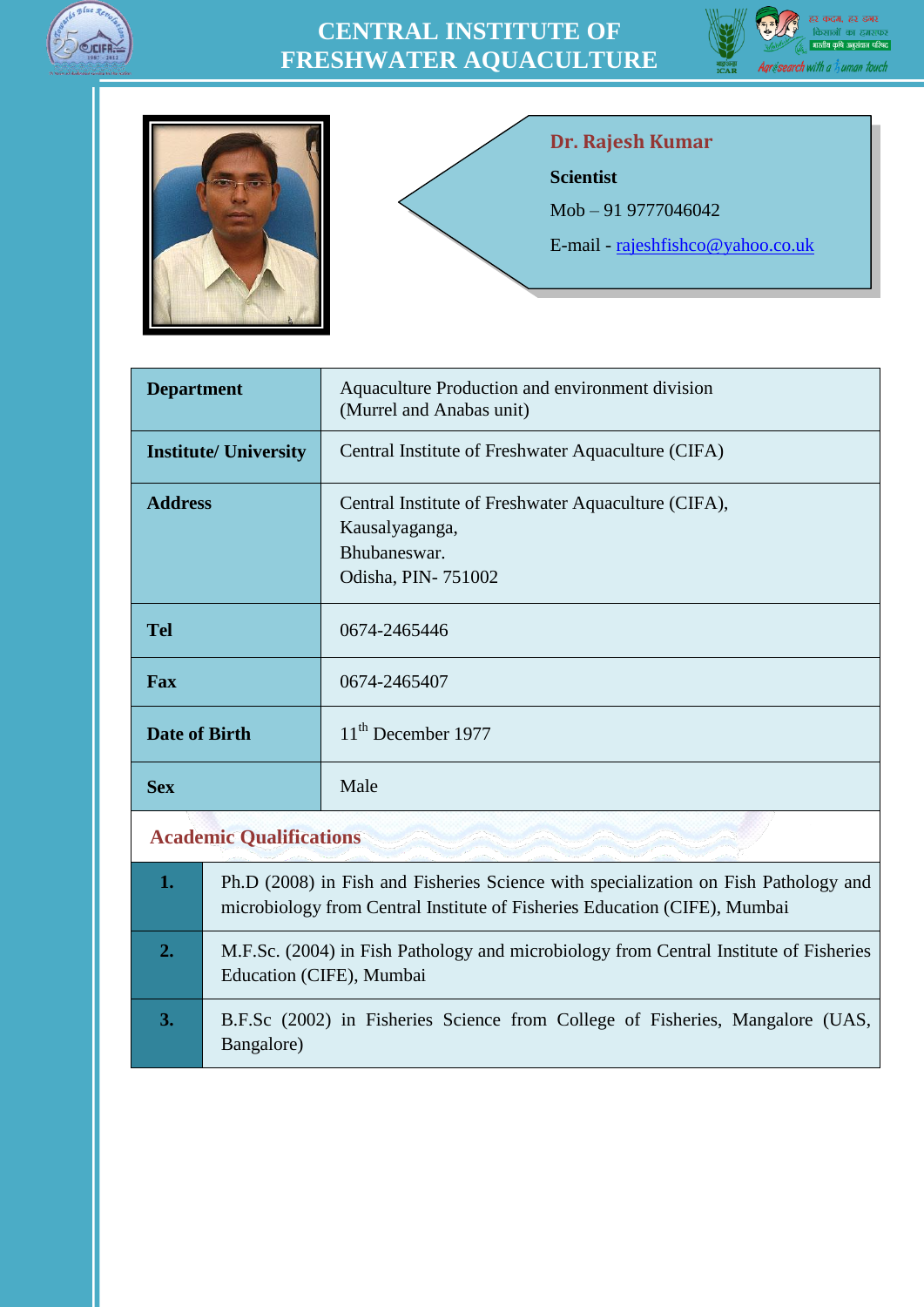



| <b>Academic Awards</b>                       | Recipient of scholarship during B.F.Sc programs at College of<br>➤<br>Fisheries, Mangalore, Karnataka.                                                                                                                                          |
|----------------------------------------------|-------------------------------------------------------------------------------------------------------------------------------------------------------------------------------------------------------------------------------------------------|
|                                              | $\blacktriangleright$<br>Recipient of ICAR JRF for Master Programs in Fish Pathology<br>and Microbiology at Central Institute of Fisheries Education<br>(Deemed University), Mumbai.                                                            |
|                                              | Recipient of CSIR-UGC Junior Research Fellowship for Ph.D<br>$\blacktriangleright$<br>in Fish Pathology and Microbiology at Central Institute of<br>Fisheries Education (Deemed University), Mumbai.                                            |
|                                              | Qualified in Indian Council of Medical Research JRF (ICMR-<br>$\blacktriangleright$<br>JRF) during 2004 under the ICMR fellowship scheme.                                                                                                       |
|                                              | $\blacktriangleright$<br>A Certificate of appreciation from ICAR-NAIP, New Delhi to<br>our NAIP sub project "A value chain on murrel production in<br>Tamil Nadu and Orissa" for effective implementation and<br>delivering desired output.     |
|                                              | $\blacktriangleright$<br>Young scientist award-2012 for the outstanding contribution in<br>the field of aquaculture production by the Bioved Research<br>Society, Allahabad.                                                                    |
| <b>Research</b>                              | Probiotics in Aquaculture<br>➤                                                                                                                                                                                                                  |
| <b>Experiances</b>                           | $\blacktriangleright$<br>Breeding and husbandry of Air breathing fishes                                                                                                                                                                         |
| <b>Current Research</b>                      | Breeding and husbandry of Air breathing fishes<br>➤                                                                                                                                                                                             |
| <b>Interests</b>                             | $\blacktriangleright$<br>Freshwater productivity enhancement                                                                                                                                                                                    |
|                                              | $\blacktriangleright$<br>Water management                                                                                                                                                                                                       |
| <b>Current Research</b><br><b>Projects</b>   | $\blacktriangleright$<br>Captive breeding of striped snakeheads Channa striatus for seed<br>production (PI; $2011-14$ )                                                                                                                         |
|                                              | $\blacktriangleright$<br>NAIP Project "A value chain in murrel production in Tamil<br>Nadu and Orissa" (CoPI; 2008-2013)                                                                                                                        |
|                                              | livelihood<br>$\blacktriangleright$<br>Sustainable<br>improvement<br>through<br>integrated<br>freshwater aquaculture, horticulture and livestock development<br>in Mayurbhanj, Keonjhar and Sambalpur Districts of Orissa<br>(CoPI; 2008-2012). |
| <b>Research Projects</b><br><b>Completed</b> | $\blacktriangleright$<br>Culture of striped murrel, <i>Channa striatus</i> and development of<br>practices and packages (CoPI; 2008-2009)                                                                                                       |
|                                              | $\blacktriangleright$<br>Farming of freshwater climbing perch, Anabas testudineus and<br>development of technological package (CoPI; 2008-2010)                                                                                                 |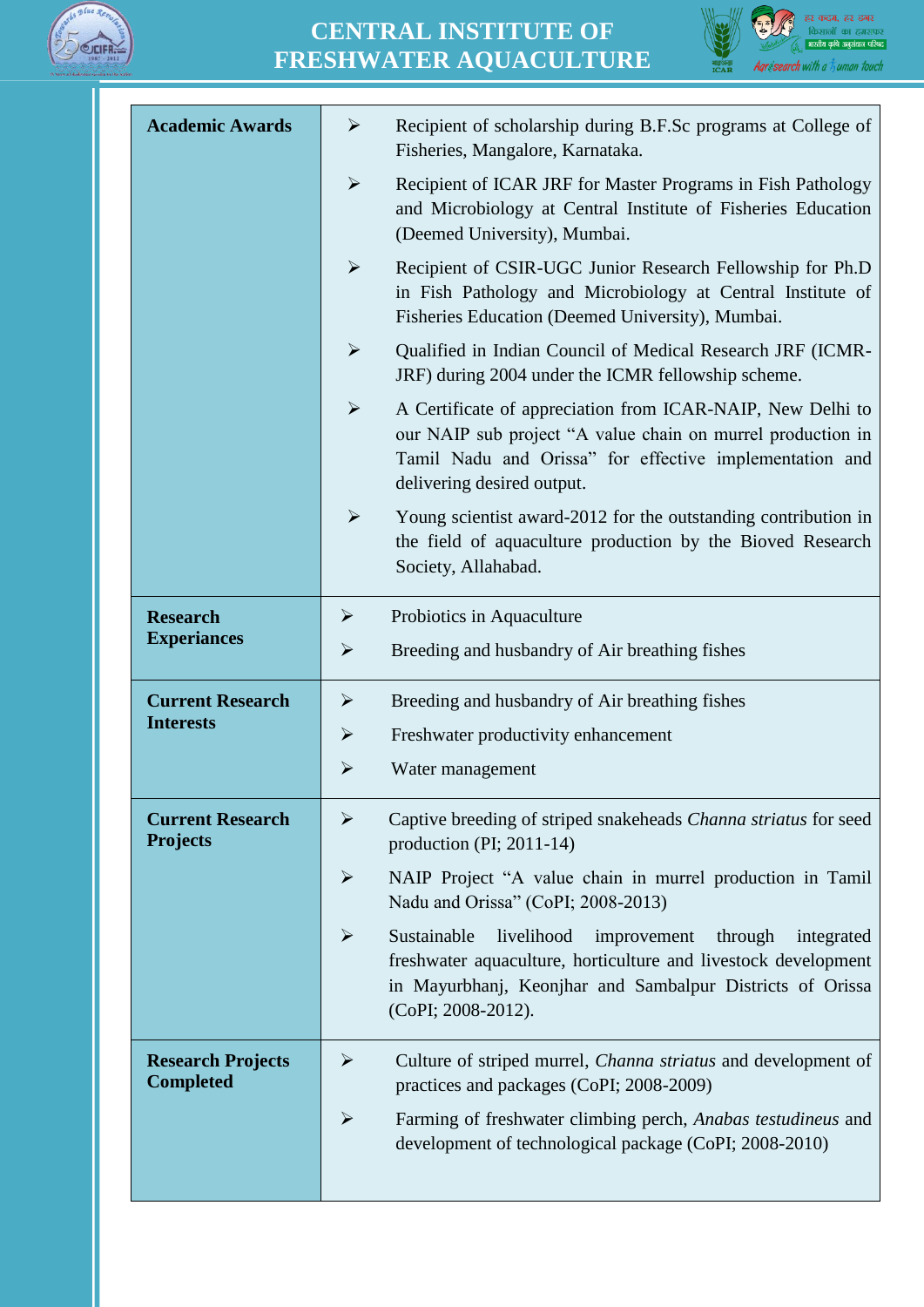



|  | Studies on Indian freshwater pearl mussel with reference to<br>nacre formation (CoPI; 2008-2010)                          |
|--|---------------------------------------------------------------------------------------------------------------------------|
|  | Development of livelihood through freshwater aquaculture for<br>the tribal people of North eastern states (CoPI; 2009-12) |

| <b>Publications</b>    |                                                                                                                                                                                                                                                                                                                                                           |
|------------------------|-----------------------------------------------------------------------------------------------------------------------------------------------------------------------------------------------------------------------------------------------------------------------------------------------------------------------------------------------------------|
| <b>Research Papers</b> | 1. Rajesh Kumar, Mukherjee S.C, Prasad K.P, Pal A.K. 2006<br>Evaluation of Bacillus subtilis as a probiotic to Indian Major Carp,<br>Labeo rohita. Aquaculture Research 37, 1215-1221. (NAAS<br>Rating-7.5 and Citation-43)                                                                                                                               |
|                        | 2. Rajesh Kumar, Mukherjee S.C, Ritesh Ranjan, Nayak S. K. 2008<br>Enhanced immune parameters in <i>Labeo rohita</i> (Ham.) following<br>oral administration of Bacillus subtilis Fish and Shellfish<br><i>Immunology</i> 24, 168-172. (NAAS Rating-7.9 and Citation-37)                                                                                  |
|                        | 3. Vani T., Saharan N., Mukherjee S.C., Ritesh ranjan, Rajesh<br>kumar* and R. K. Brahmchari. Deltamethrin induced alterations of<br>hematological and biochemical parameters in fingerlings of Catla<br>catla (Ham.) and their amelioration by dietary supplement of<br>Vitamin C. Pesticide biochemistry and physiology 101, 16-20<br>(NAAS Rating-7.6) |
|                        | 4. B. B. Sahu, Kuldeep Kumar, A. K. Sahoo, Rajesh Kumar, Utkal<br>Laxmi mohanty, Noor Jahan, Minakshi sahoo and Ambekar E.<br>Eknath(2010): Carcass characteristics of marketable size Striped<br>murrel Channa striatus (Bloch, 1973), Journal of Applied<br>Ichthyology DOI: 10.1111/j.1439-0426.2011.01917.x<br>(NAAS<br><b>Rating-7.4)</b>            |
|                        | 5. T. Vani, N. Saharan, S. D. Roy, Ritesh ranjan, A. K. Pal, G.M.<br>Siddaiah and Rajesh kumar. Alteration in haematological and<br>biochemical parameters of Catla catla exposed to sublethal<br>concentration of cypermethrin. Fish physiology and Biochemistry.<br>DOI 10.1007/s10695-012-9650-0.                                                      |
|                        | B. B. Sahu, Kuldeep Kumar, A. K. Sahoo, Rajesh Kumar, U. L.<br>6.<br>.mohanty, Noor Jahan, Minakshi sahoo and P. Jayasankar. Quality<br>and storage stability of low acid murrel, Channa striatus pickle at<br><i>International</i><br>temperature.<br>food<br>research<br><i>journal.</i><br>room<br>(Communicated)                                      |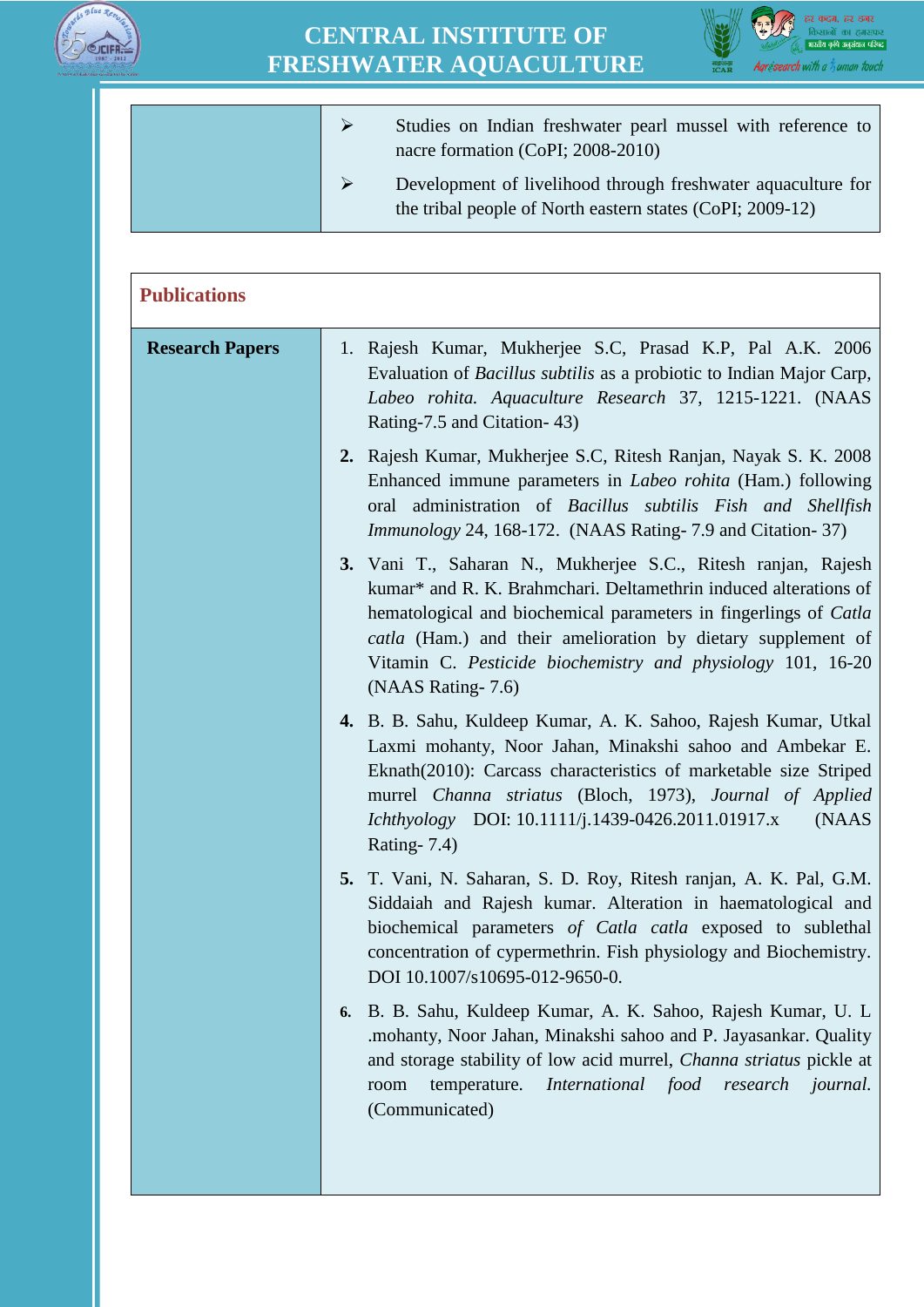



| <b>Popular Articles</b> | 1. Eknath A E, Kumar K, Jena J K, Mohanty U L, Kumar R, Jahan N<br>and Sahoo M. 2010. Murrel: An ideal fish for mass production"<br>published in souvenir released during Assam Matsya Mahotsav,<br>30th Jan- 1st Feb, pp 105-109.                                                 |
|-------------------------|------------------------------------------------------------------------------------------------------------------------------------------------------------------------------------------------------------------------------------------------------------------------------------|
|                         | Kuldeep Kumar, A. E. Eknath, A. K. Sahu, U. L. Mohanty, Rajesh<br>2.<br>Kumar, M. Sahoo and Noor J. (2011): Snake heads: Challenging<br>fish for diversification of fish farming. Fishing Chimes, Vol. 31<br>No. 1, pp 110-113                                                     |
|                         | 3. B. B. Sahu, Kuldeep Kumar, A. K. Sahu, U.l. Mohanty, Rajesh<br>Kumar, M. Sahoo and Noor J and A. E. Eknath, (2011): Processing<br>and value addition to murrel in value chain. Fishing Chimes, Vol.<br>31 No. 1, pp 106-108                                                     |
|                         | 4. Kuldeep Kumar, A. K. Sahu, Rajesh Kumar, U. L. Mohanty, M.<br>Sahoo & Noor J. (2011): Murrel Culture in Odisha: A Humble<br>Beginning; Aquaculture Innovators. Central<br><i>Institute</i><br>of<br>Freshwater Aquaculture, ICAR, Kausalyaganga, Bhubaneswar, pp.<br>106-113.   |
| <b>Success Stories</b>  | $\triangleright$ Murrel culture in Odisha: A humble beginning. K.Kumar,<br>A.K.Sahu, Rajesh Kumar, U. L. Mohanty, M. Sahoo & Noor J.<br>(2011): Aquaculture Innovators. Central Institute of Freshwater<br>Aquaculture, ICAR, Kausalyaganga, Bhubaneswar. pp. 106-113.             |
| <b>Book Chapters</b>    | 1. K. Kumar, U. L. Mohanty, Rajesh Kumar. Breeding and rearing of<br>the Climbing perch, <i>Anabas tesudineus</i> . In: A training manual on<br>Breeding, seed production and grow-out farming of fishes for the<br>fish farmers of Sri Lanka. 19-27 December, 2008. pp. 35-37.    |
|                         | 2. K. Kumar, A. K. Sahu, Rajesh Kumar, U. L. Mohanty, M. Sahoo &<br>Noor J. A training manual on "Murrel Seed Production and<br>Culture" has been developed and it was released by the Director,<br>CIFA, Kausalyaganga pp. 1-20.                                                  |
|                         | 3. K. Kumar, B. B. Sahu, A. K. Sahu, Rajesh Kumar, U. L. Mohanty,<br>M. Sahoo & Noor J. A training manual on "Value Addition:<br>Flavours from Murrel" has been developed and it was released by<br>the Director, Central Institute of Freshwater Aquaculture,<br>Bhubaneswar. pp. |
|                         | 4. K. Kumar, A. K. Sahu, Rajesh Kumar, U. L. Mohanty, M. Sahoo &<br>Noor J. Murrel farming. A manual for farmers.<br>CIFA,<br>Kausalyaganga. pp. 1-13                                                                                                                              |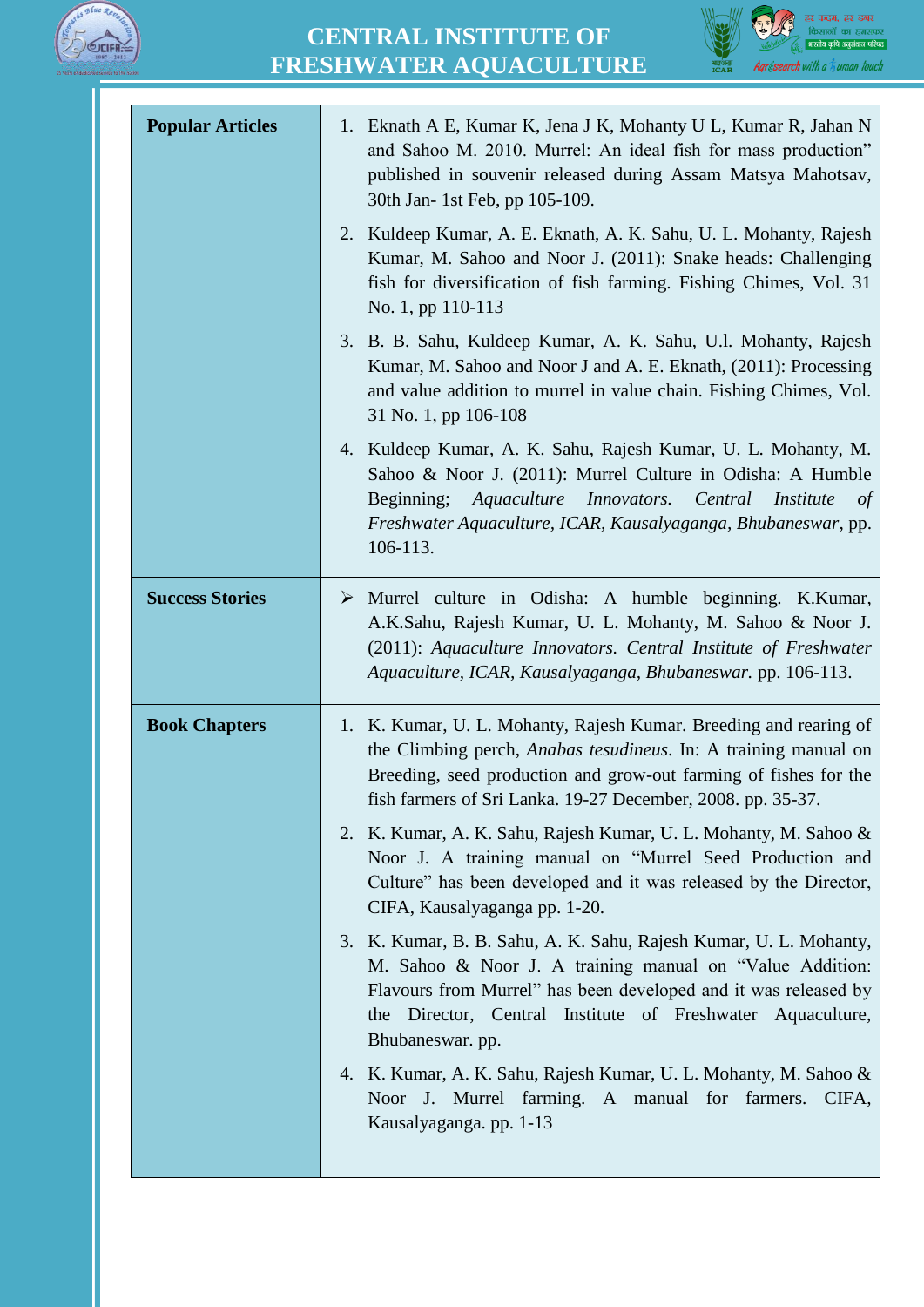



| <b>Pamphlets/Bulletin/</b><br><b>Manual</b> | 1. K. Kumar, A. K. Sahu, Rajesh Kumar, and U. L. Mohanty. Fact<br>sheets on Anabas testudeneus and Channa have been developed<br>and the same was released by Honourable Minister of Fisheries,<br>Govt. of Assam during the launching ceremony of Networking of<br>Scientists and Development of Aquaculture in North Eastern<br>Region, held during 5-6 December, 2010 at Guwahati.                                                                     |
|---------------------------------------------|-----------------------------------------------------------------------------------------------------------------------------------------------------------------------------------------------------------------------------------------------------------------------------------------------------------------------------------------------------------------------------------------------------------------------------------------------------------|
|                                             | Kuldeep Kumar, B. B. sahu, Rajesh Kumar, U. L. Mohanty, M.<br>2.<br>Sahoo, N. Jahan, A. K. Sahu, J. K. Jena and A. E. Eknath. A<br>pamphlet has been made on processing and value addition of<br>murrel. Central Institute of Freshwater Aquaculture, Bhubaneswar.                                                                                                                                                                                        |
|                                             | 3. Kuldeep Kumar, A. K. Sahu, Rajesh Kumar, U. L. Mohanty, M.<br>Sahoo, N. Jahan, J. K. Jena and A. E. Eknath. A pamphlet has been<br>made Farming of Snakeheads. Central Institute of Freshwater<br>Aquaculture, Bhubaneswar.                                                                                                                                                                                                                            |
|                                             | 4. Kuldeep Kumar, A. K. Sahu, Rajesh Kumar, U. L. Mohanty. A CD<br>has been developed on value addition of murrels. CIFA,<br>Kauasalyaganga.                                                                                                                                                                                                                                                                                                              |
| <b>Abstracts</b>                            | 1. Rajesh Kumar, S. C. Mukherjee, Ritesh Ranjan (2008). Changes in<br>hematological and serum parameters following Bacillus subtilis<br>administration in Catla catla. P-AEH 47, 8 <sup>th</sup> Indian Fisheries<br>Forum, November 22-26, Kolkata, India.                                                                                                                                                                                               |
|                                             | Kuldeep Kumar, Dushyant K. Damle, Noor Jahan, Mnakshi Sahoo,<br>2.<br>Utkal L. Mohanty and Rajesh Kumar. Formulation of cost effective<br>feeds from locally available animal based ingredients for <i>Channa</i><br>striatus fingerlings" has been presented at the golden jubilee<br>national seminar on Diversification of Aquaculture through locally<br>available fish species (DALAF-2010) held during 27-28 August<br>2010 at CIFE centre, Kolkata |
|                                             | Rajesh Kumar, Kuldeep Kumar, Utkal L. Mohanty, and Noor<br>3.<br>Jahan. Evaluation of different feed for their efficacy on growth of<br>climbing perch Anabas testudineus (Bloch), Aquaculture Asia<br>2011, Kochi held during 17-20Jan. 2011.                                                                                                                                                                                                            |
|                                             | Kuldeep Kumar, Utkal L. Mohanty, Rajesh Kumar, Noor Jahan,<br>4.<br>Dushyant Kumar Damle and Minakshi Sahoo. Production of                                                                                                                                                                                                                                                                                                                                |